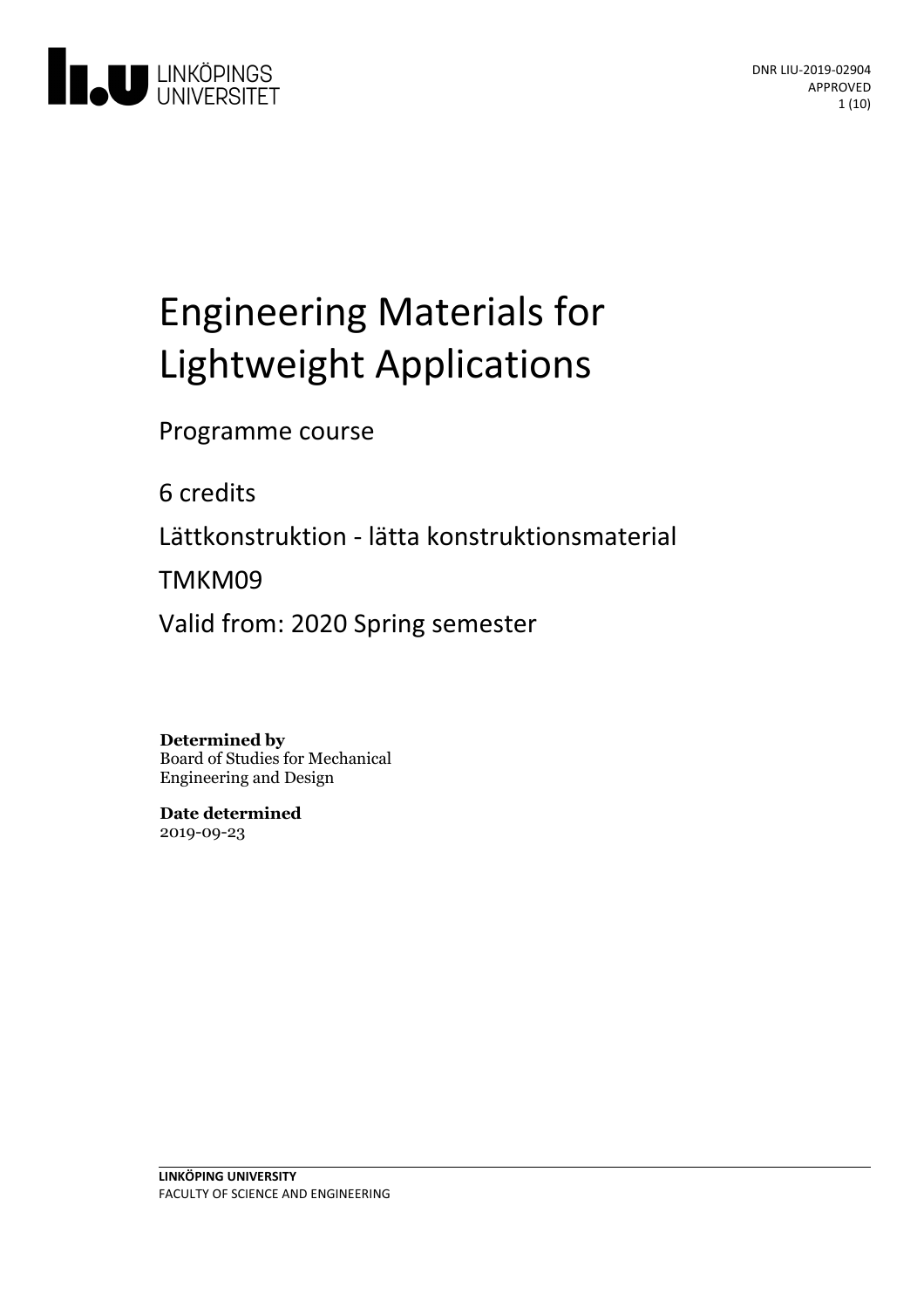# Main field of study

Aeronautical Engineering, Mechanical Engineering

Course level

Second cycle

### Advancement level

A1X

### Course offered for

- Master's Programme in Aeronautical Engineering
- Master's Programme in Mechanical Engineering
- Energy-Environment-Management M Sc in Engineering
- Mechanical Engineering, M Sc in Engineering

### Entry requirements

Note: Admission requirements for non-programme students usually also include admission requirements for the programme and threshold requirements for progression within the programme, or corresponding.

# Prerequisites

Algebra, Solid Mechanics, Engineering Materials

# Intended learning outcomes

The course will cover two important types of engineering materials, namely fibre- reinforced plastics (FRPs) and light alloys. <sup>A</sup> comprehensive overview will be given of these two types of materials, to provide the students with good knowledge about relationships between composition, processing, microstructure and engineering properties.

The aim of the course is to present basic knowledge about polymer based composites. The student will be able to calculate stiffness, stress and strain condition and predict failure for some simple geometry. The student will obtain increased knowledge about manufacturing and testing of fibre composites and see some practical examples where the anisotropic nature of the composite is used. He/she will obtain increased knowledge about light alloys for advanced applications, their physical metallurgy, processing and mechanical properties including fatigue. This knowledge should also be applied in communicating and solving industrial problems.

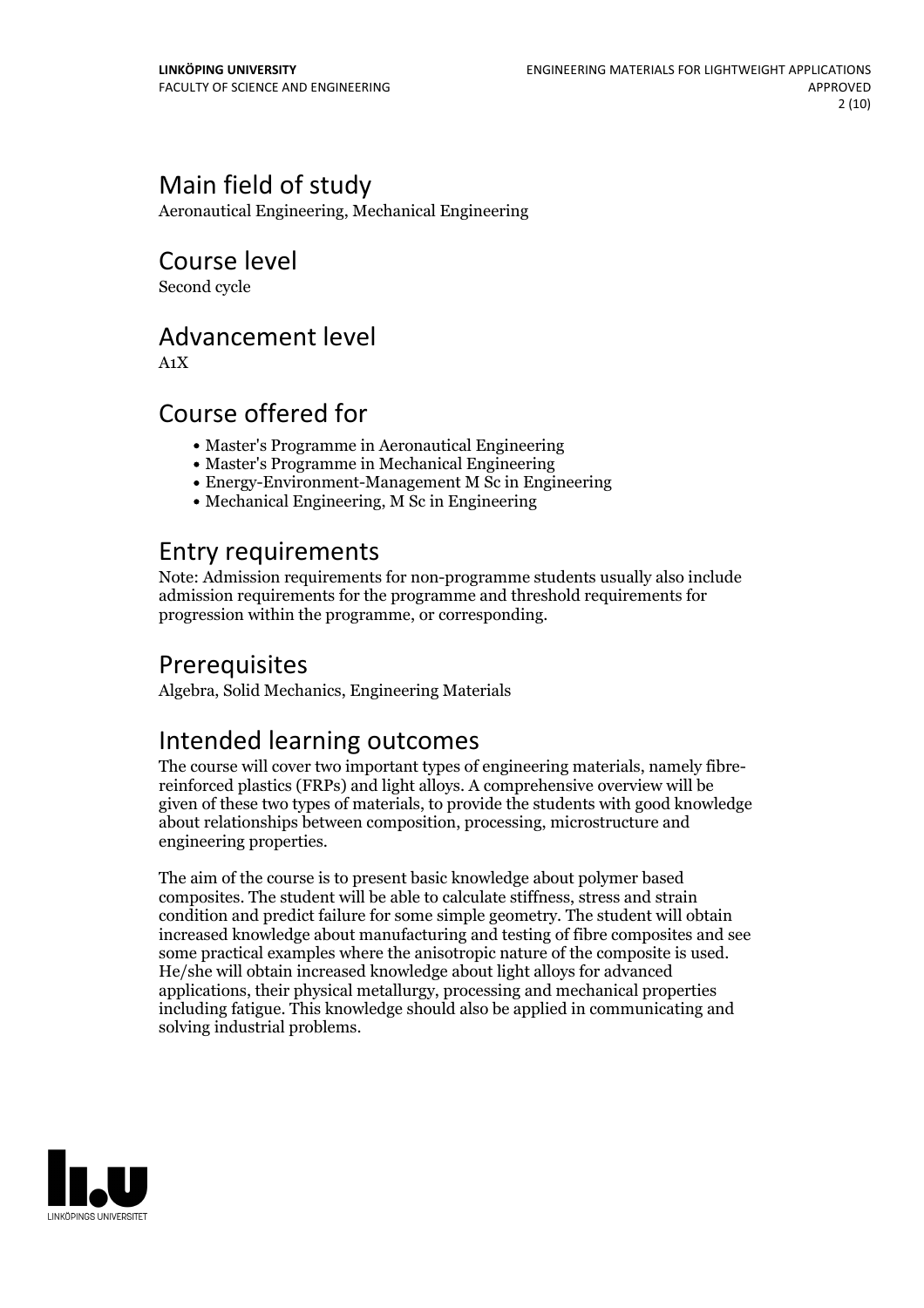### Course content

Classification of composite materials. Micro- and macro-mechanics of the ply. Basic concepts of laminate theory. Fibre, matrix and matrix-fibre interface Light alloys and their processing. Structure and properties of aluminium alloys and forging alloys. Aluminium alloys for casting. Magnesium alloys. Titanium alloys.

# Teaching and working methods

The course is given in the form of lectures and laboratory classes. In addition there will be a study visit and a homework assignment that must be handed in to the examiner.

### Examination

| TEN <sub>1</sub> | Written examination | 3 credits | U, 3, 4, 5 |
|------------------|---------------------|-----------|------------|
| LAB <sub>1</sub> | Laboratory work     | 1 credits | U.G        |
| UPG1             | Calculation tasks   | 1 credits | U.G        |
| UPG2             | Written report      | 1 credits | U.G        |

### Grades

Four-grade scale, LiU, U, 3, 4, 5

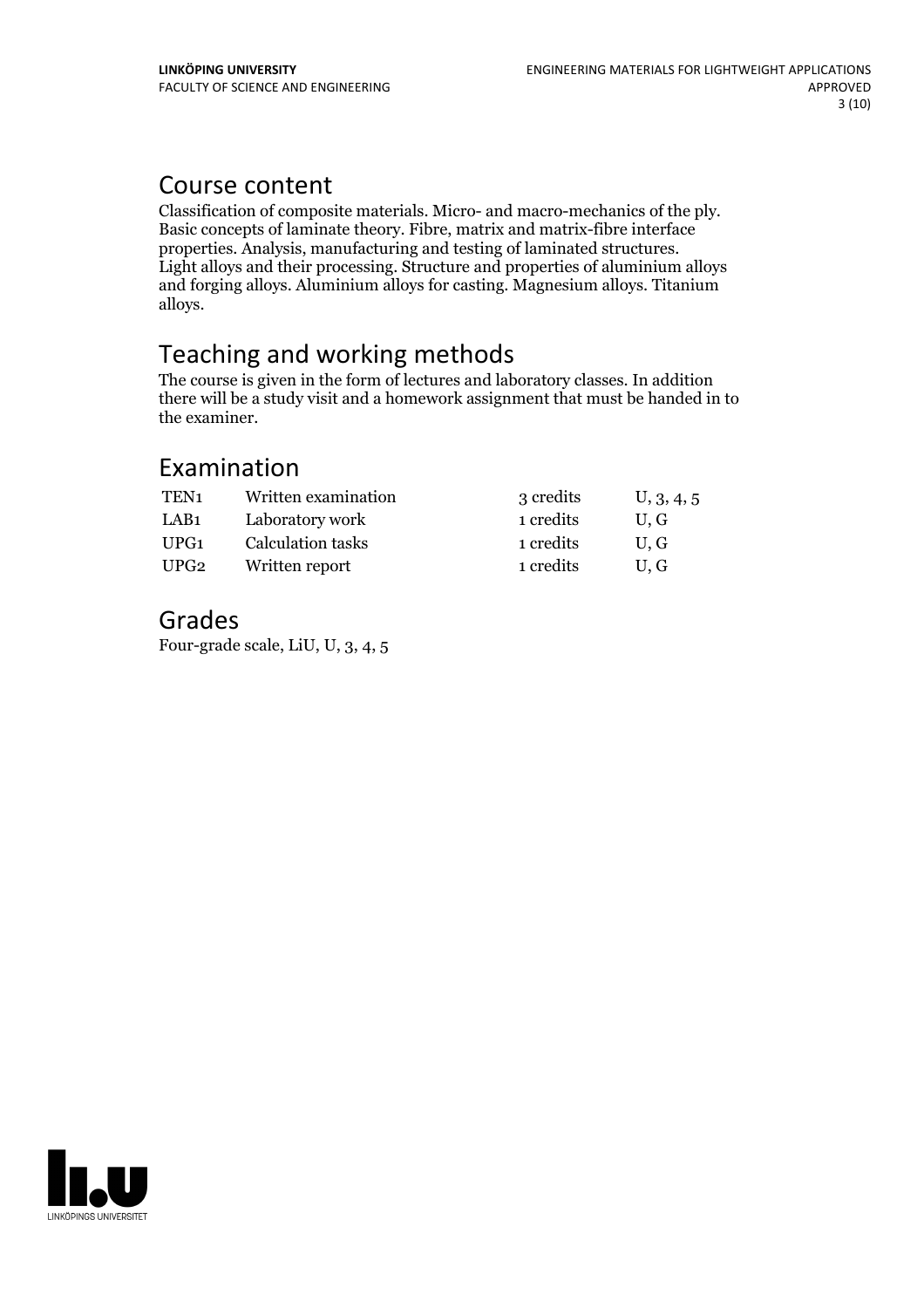# Other information

#### **About teaching and examination language**

The teaching language is presented in the Overview tab for each course. The examination language relates to the teaching language as follows:

- If teaching language is Swedish, the course as a whole or in large parts, is taught in Swedish. Please note that although teaching language is Swedish, parts of the course could be given in English. Examination language is
- Swedish.<br>• If teaching language is Swedish/English, the course as a whole will be taught in English if students without prior knowledge of the Swedish language participate. Examination language is Swedish or English
- (depending on teaching language).<br>
 If teaching language is English, the course as a whole is taught in English.<br>
Examination language is English.

#### **Other**

The course is conducted in a manner where both men's and women's

experience and knowledge are made visible and developed. The planning and implementation of <sup>a</sup> course should correspond to the course syllabus. The course evaluation should therefore be conducted with the course syllabus as a starting point.

### Department

Institutionen för ekonomisk och industriell utveckling

# Director of Studies or equivalent

Mikael Segersäll

### Examiner

Mattias Calmunger

### Course website and other links

### Education components

Preliminary scheduled hours: 56 h Recommended self-study hours: 104 h

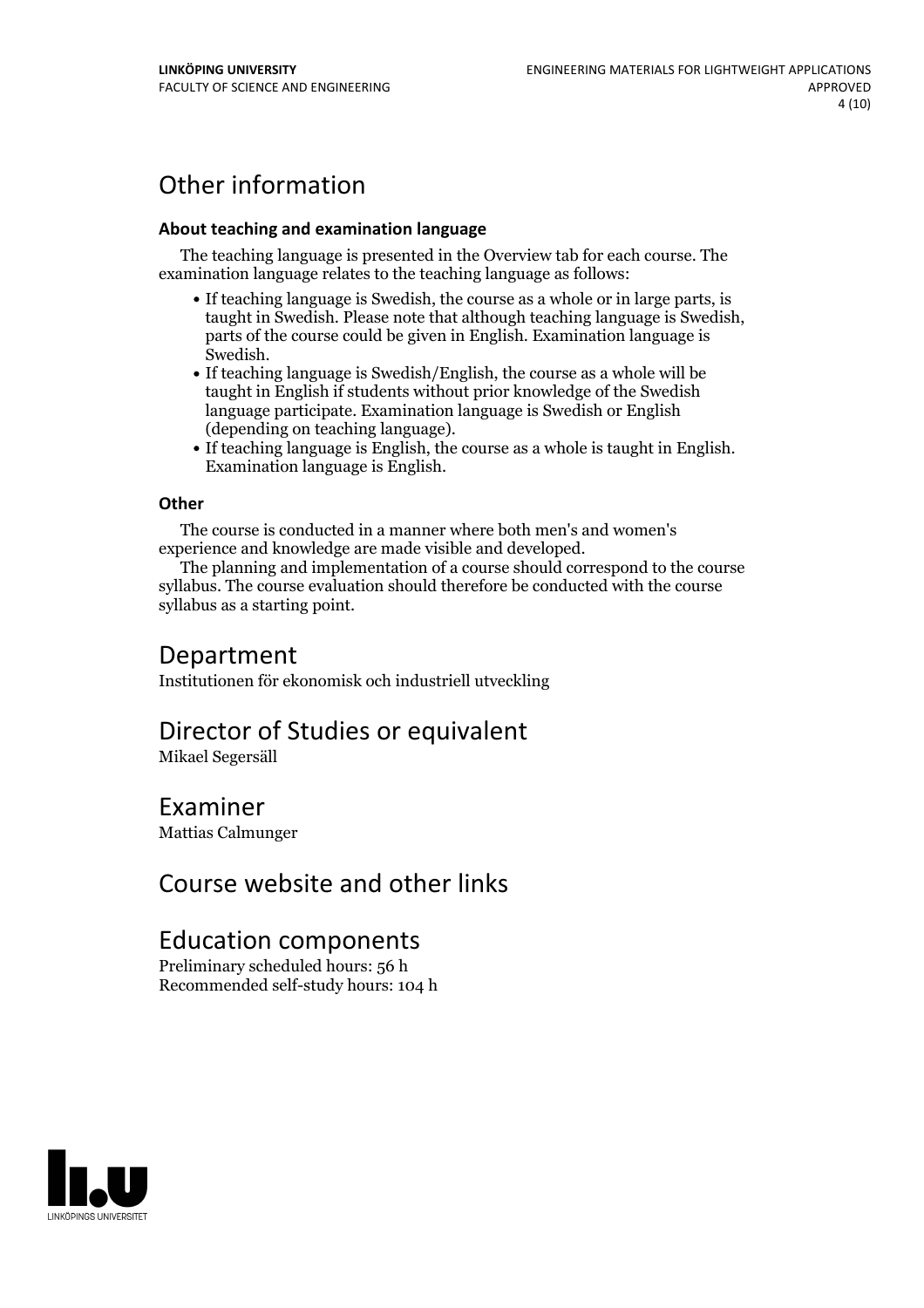# Course literature

Ian Polmear: Light Alloys - From Traditional Alloys to Nanocrystals Extramaterial som delas ut under kursen gång

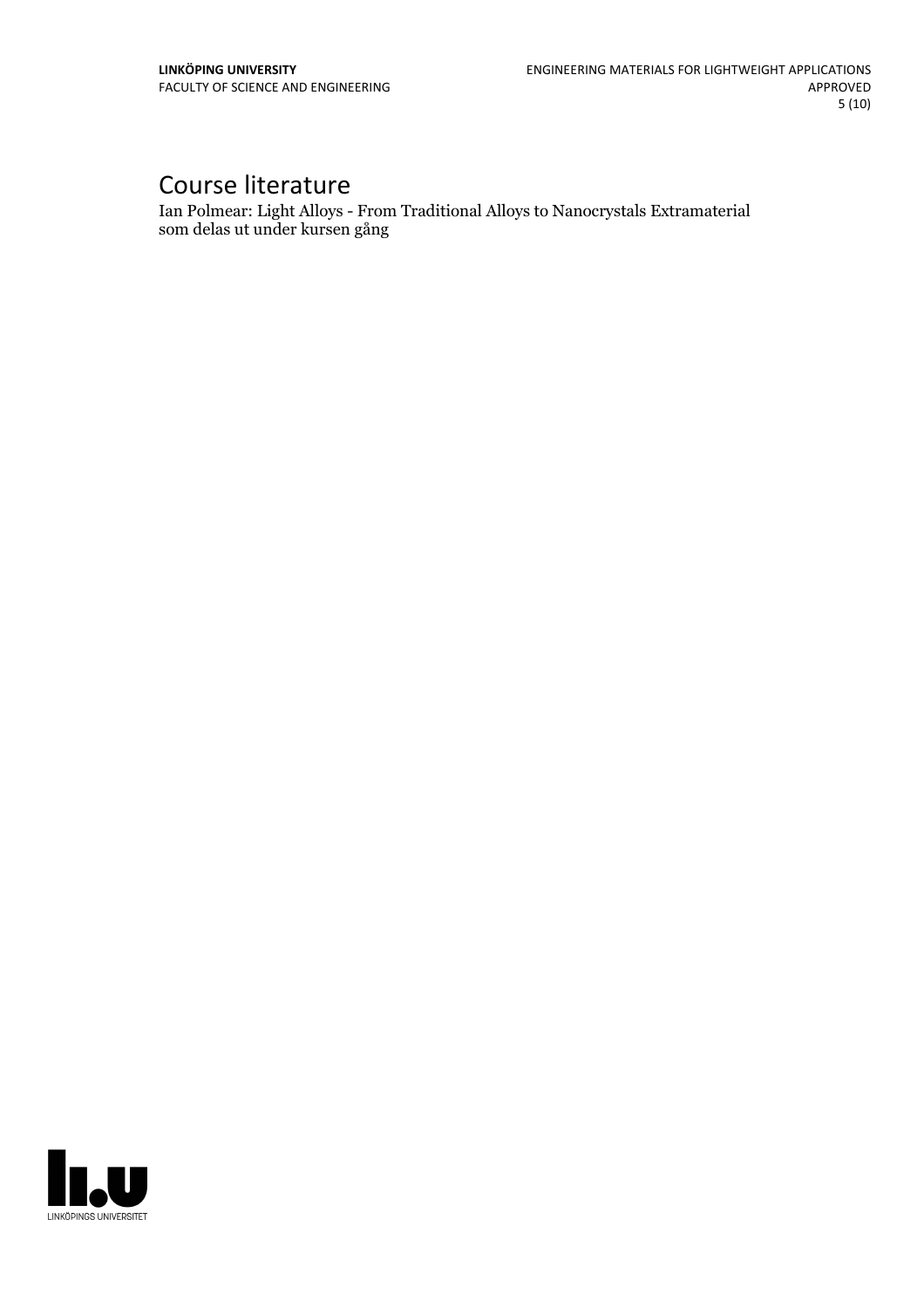# **Common rules**

#### **Course syllabus**

A syllabus must be established for each course. The syllabus specifies the aim and contents of the course, and the prior knowledge that a student must have in order to be able to benefit from the course.

#### **Timetabling**

Courses are timetabled after a decision has been made for this course concerning its assignment to a timetable module.

#### **Interrupting a course**

The vice-chancellor's decision concerning regulations for registration, deregistration and reporting results (Dnr LiU-2015-01241) states that interruptions in study are to be recorded in Ladok. Thus, all students who do not participate in a course for which they have registered must record the interruption, such that the registration on the course can be removed. Deregistration from <sup>a</sup> course is carried outusing <sup>a</sup> web-based form: https://www.lith.liu.se/for-studenter/kurskomplettering?l=en.

#### **Cancelled courses**

Courses with few participants (fewer than 10) may be cancelled or organised in a manner that differs from that stated in the course syllabus. The Dean is to deliberate and decide whether a course is to be cancelled or changed from the course syllabus.

#### **Guidelines relatingto examinations and examiners**

For details, see Guidelines for education and examination for first-cycle and second-cycle education at Linköping University, http://styrdokument.liu.se/Regelsamling/VisaBeslut/917592.

An examiner must be employed as a teacher at LiU according to the LiU Regulations for Appointments

(https://styrdokument.liu.se/Regelsamling/VisaBeslut/622784). For courses in second-cycle, the following teachers can be appointed as examiner: Professor (including Adjunct and Visiting Professor), Associate Professor (including Adjunct), Senior Lecturer (including Adjunct and Visiting Senior Lecturer), Research Fellow, or Postdoc. For courses in first-cycle, Assistant Lecturer (including Adjunct and Visiting Assistant Lecturer) can also be appointed as examiner in addition to those listed for second-cycle courses. In exceptional cases, a Part-time Lecturer can also be appointed as an examiner at both first- and second cycle, see Delegation of authority for the Board of Faculty of Science and Engineering.

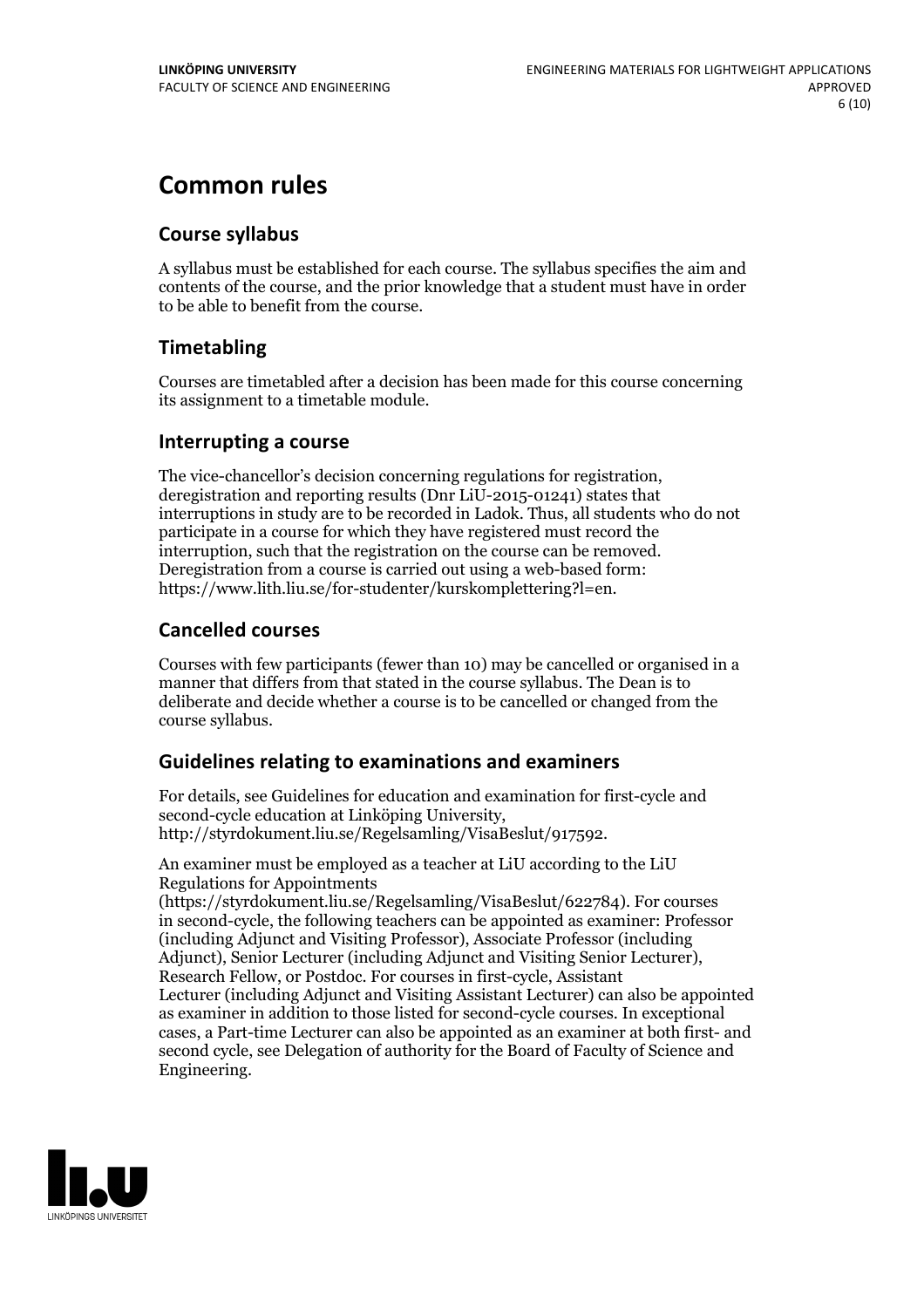#### **Forms of examination**

#### **Examination**

Written and oral examinations are held at least three times a year: once immediately after the end of the course, once in August, and once (usually) in one of the re-examination periods. Examinations held at other times are to follow a decision of the board of studies.

Principles for examination scheduling for courses that follow the study periods:

- courses given in VT1 are examined for the first time in March, with re-examination in June and August
- courses given in VT2 are examined for the first time in May, with re-examination in August and October
- courses given in HT1 are examined for the first time in October, with re-examination in January and August
- courses given in HT2 are examined for the first time in January, with re-examination in March and in August.

The examination schedule is based on the structure of timetable modules, but there may be deviations from this, mainly in the case of courses that are studied and examined for several programmes and in lower grades (i.e. 1 and 2).

Examinations for courses that the board of studies has decided are to be held in alternate years are held three times during the school year in which the course is given according to the principles stated above.

Examinations for courses that are cancelled orrescheduled such that they are not given in one or several years are held three times during the year that immediately follows the course, with examination scheduling that corresponds to the scheduling that was in force before the course was cancelled or rescheduled.

When a course is given for the last time, the regular examination and two re-<br>examinations will be offered. Thereafter, examinations are phased out by offering three examinations during the following academic year at the same times as the examinations in any substitute course. If there is no substitute course, three examinations will be offered during re-examination periods during the following academic year. Other examination times are decided by the board of studies. In all cases above, the examination is also offered one more time during the academic year after the following, unless the board of studies decides otherwise.

If a course is given during several periods of the year (for programmes, or on different occasions for different programmes) the board or boards of studies determine together the scheduling and frequency of re-examination occasions.

#### **Registration for examination**

In order to take an examination, a student must register in advance at the Student Portal during the registration period, which opens 30 days before the date of the examination and closes 10 days before it. Candidates are informed of the location of the examination by email, four days in advance. Students who have not

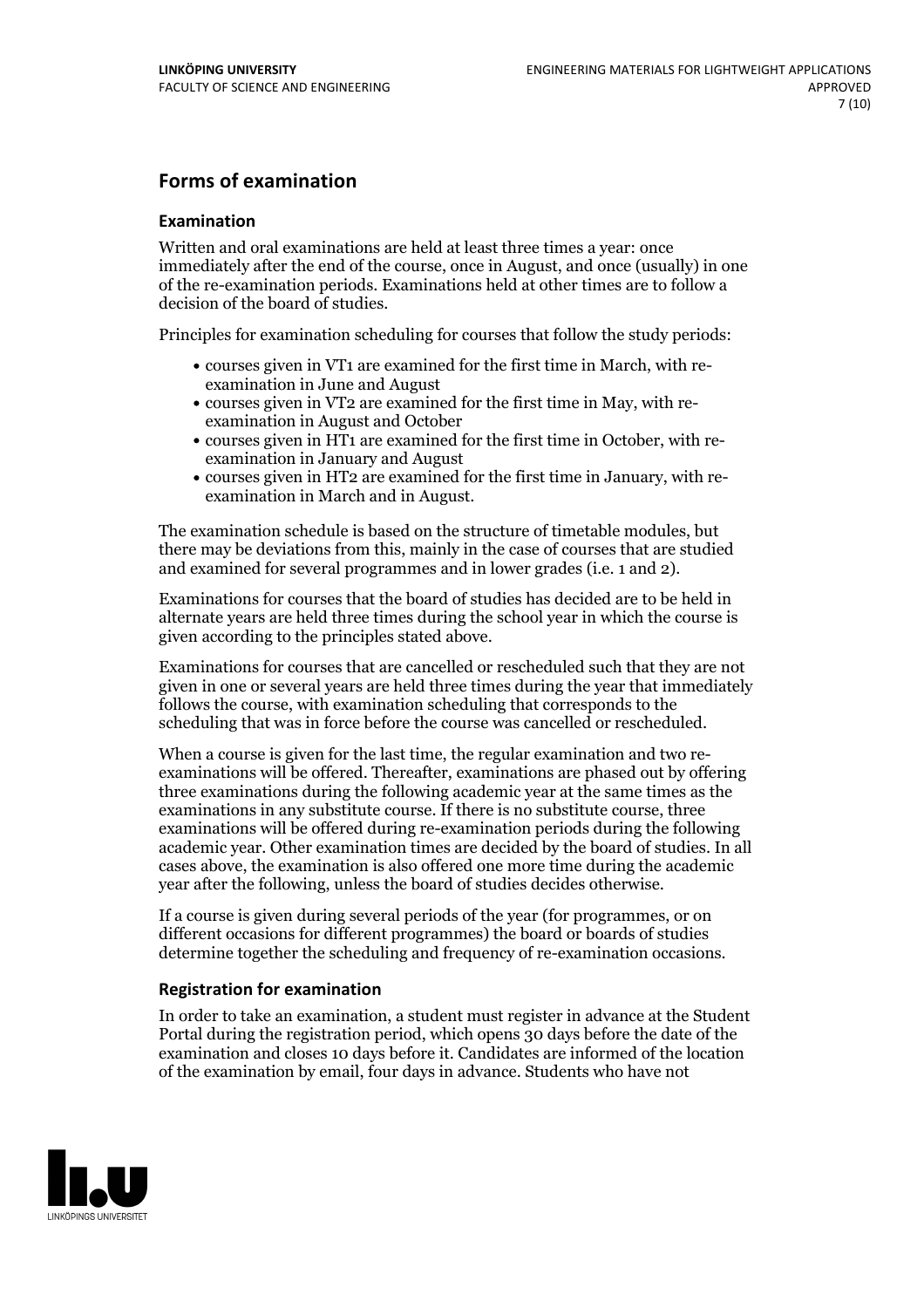registered for an examination run the risk of being refused admittance to the examination, if space is not available.

Symbols used in the examination registration system:

\*\* denotes that the examination is being given for the penultimate time.

\* denotes that the examination is being given for the last time.

#### **Code of conduct for students during examinations**

Details are given in a decision in the university's rule book: http://styrdokument.liu.se/Regelsamling/VisaBeslut/622682.

#### **Retakes for higher grade**

Students at the Institute of Technology at LiU have the right to retake written examinations and computer-based examinations in an attempt to achieve a higher grade. This is valid for all examination components with code "TEN" and "DAT". The same right may not be exercised for other examination components, unless otherwise specified in the course syllabus.

A retake is not possible on courses that are included in an issued degree diploma.

#### **Retakes of other forms of examination**

Regulations concerning retakes of other forms of examination than written examinations and computer-based examinations are given in the LiU guidelines

http://styrdokument.liu.se/Regelsamling/VisaBeslut/917592.

#### **Plagiarism**

For examinations that involve the writing of reports, in cases in which it can be assumed that the student has had access to other sources (such as during project work, writing essays, etc.), the material submitted must be prepared in accordance with principles for acceptable practice when referring to sources (references or quotations for which the source is specified) when the text, images, ideas, data,  $\vec{e}$  etc. of other people are used. It is also to be made clear whether the author has reused his or her own text, images, ideas, data, etc. from previous examinations, such as degree projects, project reports, etc. (this is sometimes known as "self- plagiarism").

A failure to specify such sources may be regarded as attempted deception during examination.

#### **Attempts to cheat**

In the event of <sup>a</sup> suspected attempt by <sup>a</sup> student to cheat during an examination, or when study performance is to be assessed as specified in Chapter <sup>10</sup> of the Higher Education Ordinance, the examiner is to report this to the disciplinary board of the university. Possible consequences for the student are suspension from study and a formal warning. More information is available at https://www.student.liu.se/studenttjanster/lagar-regler-rattigheter?l=en.

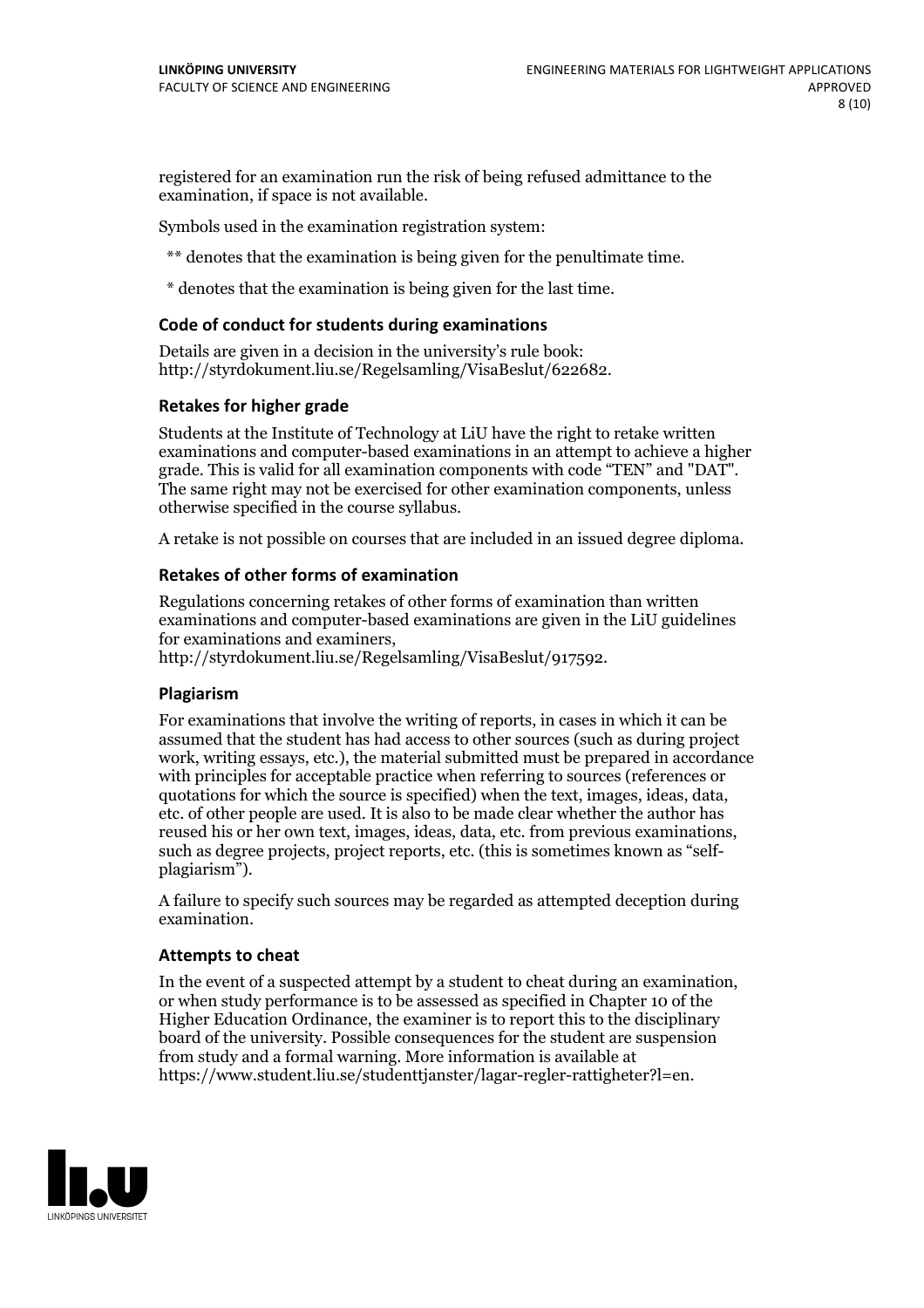#### **Grades**

The grades that are preferably to be used are Fail (U), Pass (3), Pass not without distinction  $(4)$  and Pass with distinction  $(5)$ .

- 1. Grades U, 3, 4, 5 are to be awarded for courses that have written
- examinations. 2. Grades Fail (U) and Pass (G) may be awarded for courses with <sup>a</sup> large degree of practical components such as laboratory work, project work and group work. 3. Grades Fail (U) and Pass (G) are to be used for degree projects and other
- independent work.

#### **Examination components**

- 
- 1. Grades U, 3, 4, <sup>5</sup> are to be awarded for written examinations (TEN). 2. Examination components for which the grades Fail (U) and Pass (G) may be awarded are laboratory work (LAB), project work (PRA), preparatory written examination (KTR), oral examination (MUN), computer-based
- examination (DAT), home assignment (HEM), and assignment (UPG). 3. Students receive grades either Fail (U) or Pass (G) for other examination components in which the examination criteria are satisfied principally through active attendance such as other examination (ANN), tutorial group
- (BAS) or examination item (MOM). 4. Grades Fail (U) and Pass (G) are to be used for the examination components Opposition (OPPO) and Attendance at thesis presentation (AUSK) (i.e. part of the degree project).

For mandatory components, the following applies: If special circumstances prevail, and if it is possible with consideration of the nature of the compulsory component, the examiner may decide to replace the compulsory component with another equivalent component. (In accordance with the LiU Guidelines for education and examination for first-cycle and second-cycle education at Linköping University, http://styrdokument.liu.se/Regelsamling/VisaBeslut/917592).

For written examinations, the following applies: If the LiU coordinator for students with disabilities has granted a student the right to an adapted examination for a written examination in an examination hall, the student has the right to it. If the coordinator has instead recommended for the student an adapted examination or alternative form of examination, the examiner may grant this if the examiner assesses that it is possible, based on consideration of the course objectives. (In accordance with the LiU Guidelines for education and examination for first-cycle and second-cycle education at Linköping University, http://styrdokument.liu.se/Regelsamling/VisaBeslut/917592).

The examination results for a student are reported at the relevant department.

### **Regulations (applyto LiU in its entirety)**

The university is a government agency whose operations are regulated by